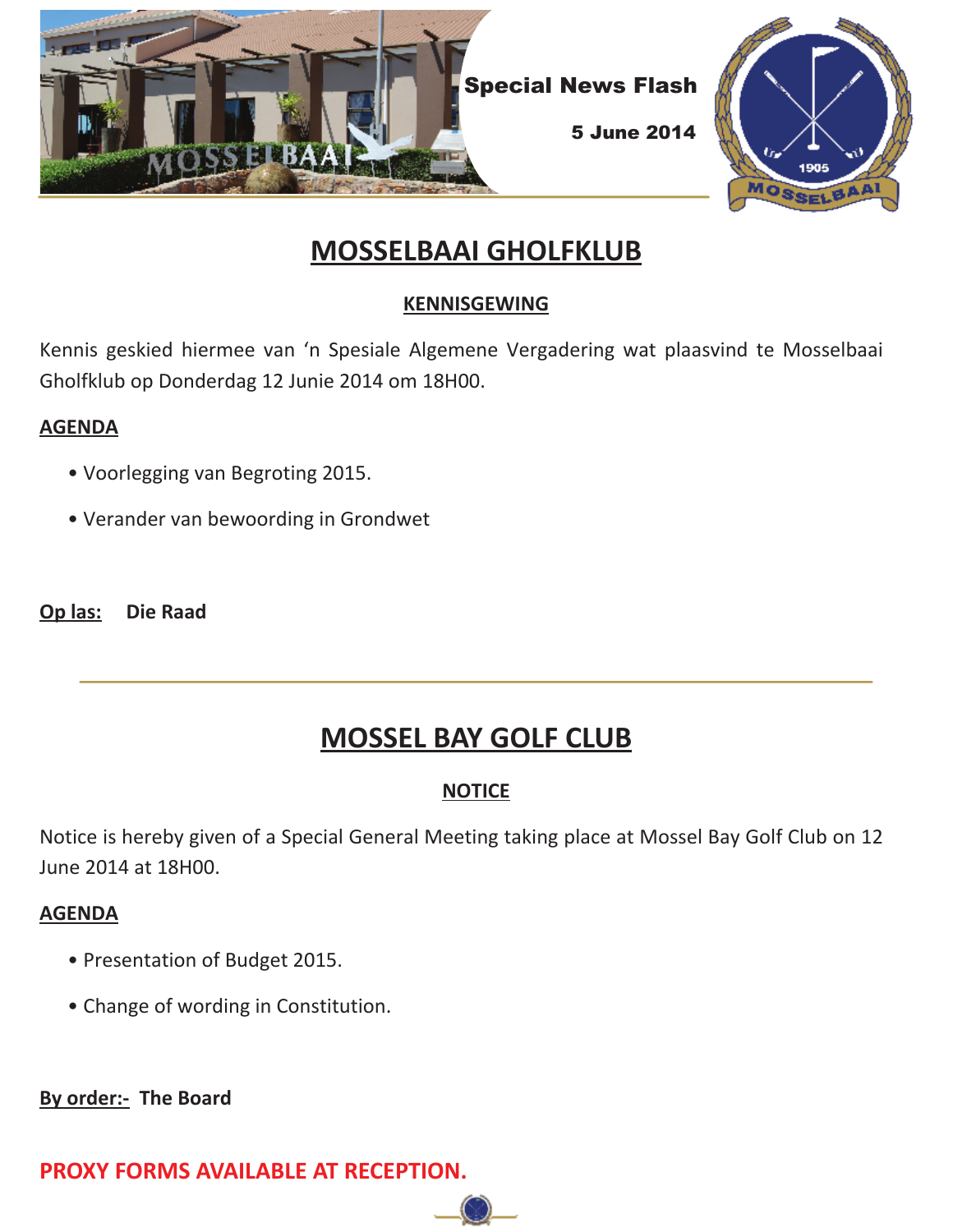# PROPOSED CHANGES TO THE CONSTITUTION

#### **CURRENT**

PAR 37. DISSOLUTION OF THE CLUB

2. In the event of the dissolution of the CLUB in accordance with a resolution of a GENERAL MEETING the remaining assets will be donated and transferred to the HOA as defined in the Notarial Lease Agreement referred to herein.

#### **PROPOSED AMENDMENT**

2. In the event of the dissolution of the CLUB in accordance with a resolution of a GENERAL MEETING the remaining assets will be donated and transferred to the HOA **or a new recreational club that will be set up by the HOA** as defined in the Notarial Lease Agreement referred to herein.

#### **MOTIVATION**

The Constitution must be submitted with SARS. As it stands Par 37.2 contains a risk that our tax exemption status may be compromised. We were advised by our auditors to make the proposed amendment.

### **COURSE**

The Board and Management would like to welcome Steven Roos back as the Course Superintendent for our Club. He started in the position the beginning of June, and it is already clear that he takes the job very seriously and is keen to join the team.

Steven moved here from Cape Town where he worked for a national landscaping company. He has a B Com degree as well as many Turf Management qualifications, and his knowledge of coastal greens and specifically Mossel Bay's unique conditions played a major part in his appointment. We wish him good luck in his position.

### BELANGRIKE AFKONDIGINGS

#### **Womens Golf SA**



**The victorious Southern Cape longer than usual.** 

72 Participants from all over SA took part in the WGSA Team Championships at our Club from 25 - 28 May 2014. The course was in great nick and the greens proved to be a little too tough to handle for most of the contestants. The feedback we received from WGSA was hugely positive and they had nothing but praise on how we handled the tournament.

We have to make a special mention of how proud we are of the Southern Cape A team who won the B Division and will be promoted to the A section with immediate effect. We are even more proud because one of our members, Anzelle Zeelie played in the winning team. Our raining Ladies Club Champ played really well under extremely difficult conditions on a course measuring 430 meters